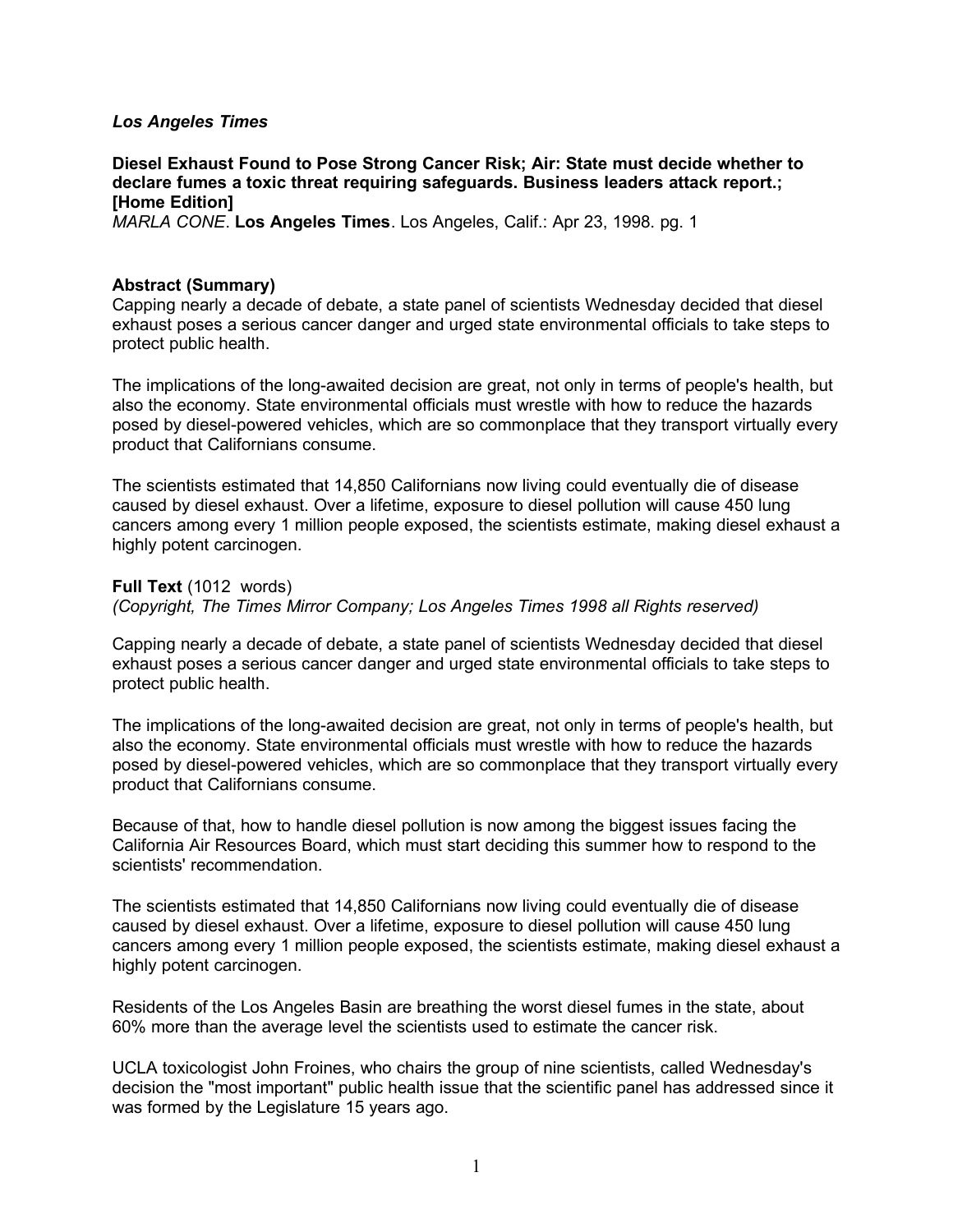"If you believe these risk numbers at all, diesel has a significant impact on the health of Californians," Froines said. "This {exhaust} is without a doubt the most toxic set of constituents that you could ever find."

Diesel exhaust is a brew of thousands of gases and particles, including more than 40 compounds, such as benzene, dioxins and formaldehyde, that have already been declared carcinogenic.

But the economic implications of protecting the public against diesel pollution are also great.

California industries fear that the recommendation could be the first step toward elimination of diesel engines, which power not only heavy-duty trucks and buses but also trains, ships, construction and farm equipment, and industrial generators.

Air board officials say they have no intention of banning diesel. But they may consider tighter standards that would force more engine modifications and encourage use of natural gas and other alternatives. They also have the option of deciding that existing measures already do enough to safeguard the public.

Diesel engines are already substantially cleaner than a decade ago--emissions are scheduled to decline 85% between 1990 and 2010--so the Air Resources Board faces a dilemma of how to cut additional pollution.

The board is expected to decide in July whether to act on the scientists' recommendations and declare diesel fumes a toxic threat. Board members are expected to accept the scientists' advice. If so, the state will need to devise a strategy to safeguard Californians from the tons of hazardous compounds spewed by trucks, buses, ships and other diesel equipment.

The state Scientific Review Panel's unanimous decision was a major defeat for the trucking industry and the California Chamber of Commerce, which orchestrated a high-profile campaign to keep diesel off the state's list of cancer-causing air pollutants.

Alan Zaremberg, president of the California Chamber of Commerce, called diesel "the backbone of our nation's transportation infrastructure and our economy."

Complicating matters, auto makers and the U.S. Department of Energy recently began developing new sport utility vehicles that run on diesel fuel instead of gasoline, because diesel has better fuel efficiency and emits lower amounts of gases linked to global warming.

The scientists and state environmental officials have spent an inordinate length of time--nine years--reviewing diesel exhaust. The first report recommending action against diesel came in 1994. But, under fire from industry groups, the state staff and scientific panel revised it twice, each time toning down the language in describing the cancer threat.

Froines said it has been the longest and most hotly contested review even though there is more scientific evidence linking diesel to disease than any of the other 19 contaminants already declared toxic.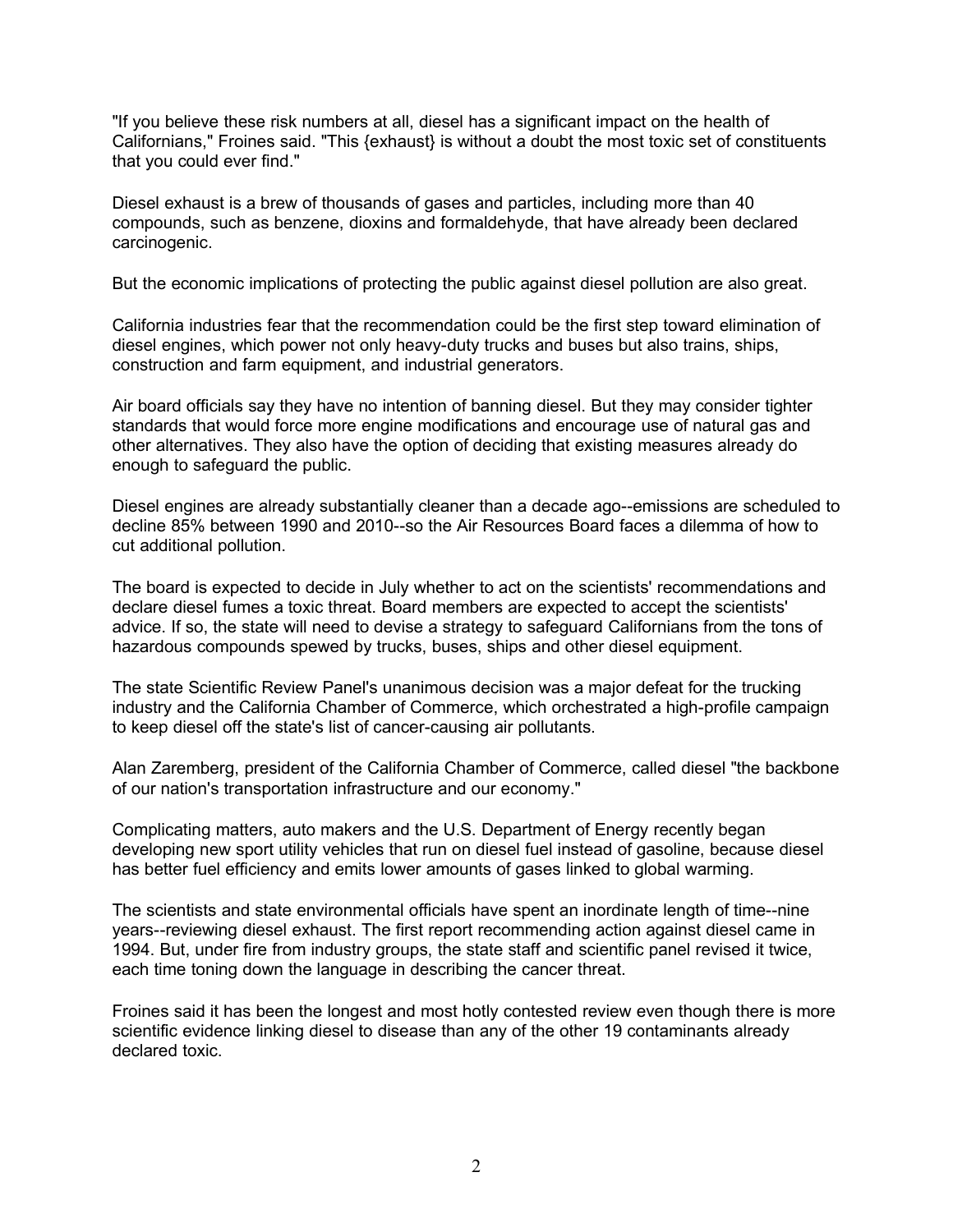"There are big stakes in this, so we want to do it right," Froines said. "But the science very clearly shows that diesel exhaust should be identified as a toxic air contaminant."

The scientists said more than 30 human health studies provide strong support for concluding that diesel causes lung cancer. The studies show that railroad crews and other workers regularly exposed to the fumes suffered a 40% average increase in lung cancer, the panel concluded. Also, in laboratory tests, the exhaust causes gene mutations, cell damage and lung tumors.

Among scientists, the debate focuses not on whether diesel exhaust causes cancer--most agree that it probably does--but on how big a threat it poses to the general population.

The panel of academics struggled to assess the cancer danger that Californians are exposed to driving down freeways, waiting at bus stops and doing other routine activities. Using the cancers suffered by workers breathing large amounts of fumes to extrapolate the risk for people who breathe far less is a highly uncertain scientific endeavor.

Industry groups attacked the estimated number of cancers linked to diesel as "junk" science, especially since the numbers kept changing. Some scientists have also questioned the estimate because of the great uncertainty.

Trucking company owners worry that identifying diesel as a carcinogen will increase their liability in lawsuits filed by people who contract cancer.

"We're suggesting that the science they used is extremely flawed," said Beau Biller of the California Trucking Assn. "This is an advocacy document. This is not pure science."

Biller said the state has refused to reveal all the raw scientific data, adding that there is no data showing that the amount of exhaust people breathe "in the ambient air, as they walk down the street" causes cancer. "This obviously isn't fully cooked, and it's just bizarre that this is going to have such an impact on our industry. . . . There really is no alternative to diesel right now."

In addition to lung cancer, workers exposed to diesel exhaust can suffer allergies, asthma, loss of lung function and bronchitis, health studies show.

**Los Angeles Times URL:** http://www.latimes.com/

**ProQuest document ID:** 28940780

**Document URL:** [http://proquest.umi.com/pqdweb?](http://proquest.umi.com/pqdweb?did=28940780&sid=1&Fmt=3&clie%20ntId=1564&RQT=309&VName=PQD) [did=28940780&sid=1&Fmt=3&clientId=1564&RQT=309&VName=PQD](http://proquest.umi.com/pqdweb?did=28940780&sid=1&Fmt=3&clie%20ntId=1564&RQT=309&VName=PQD)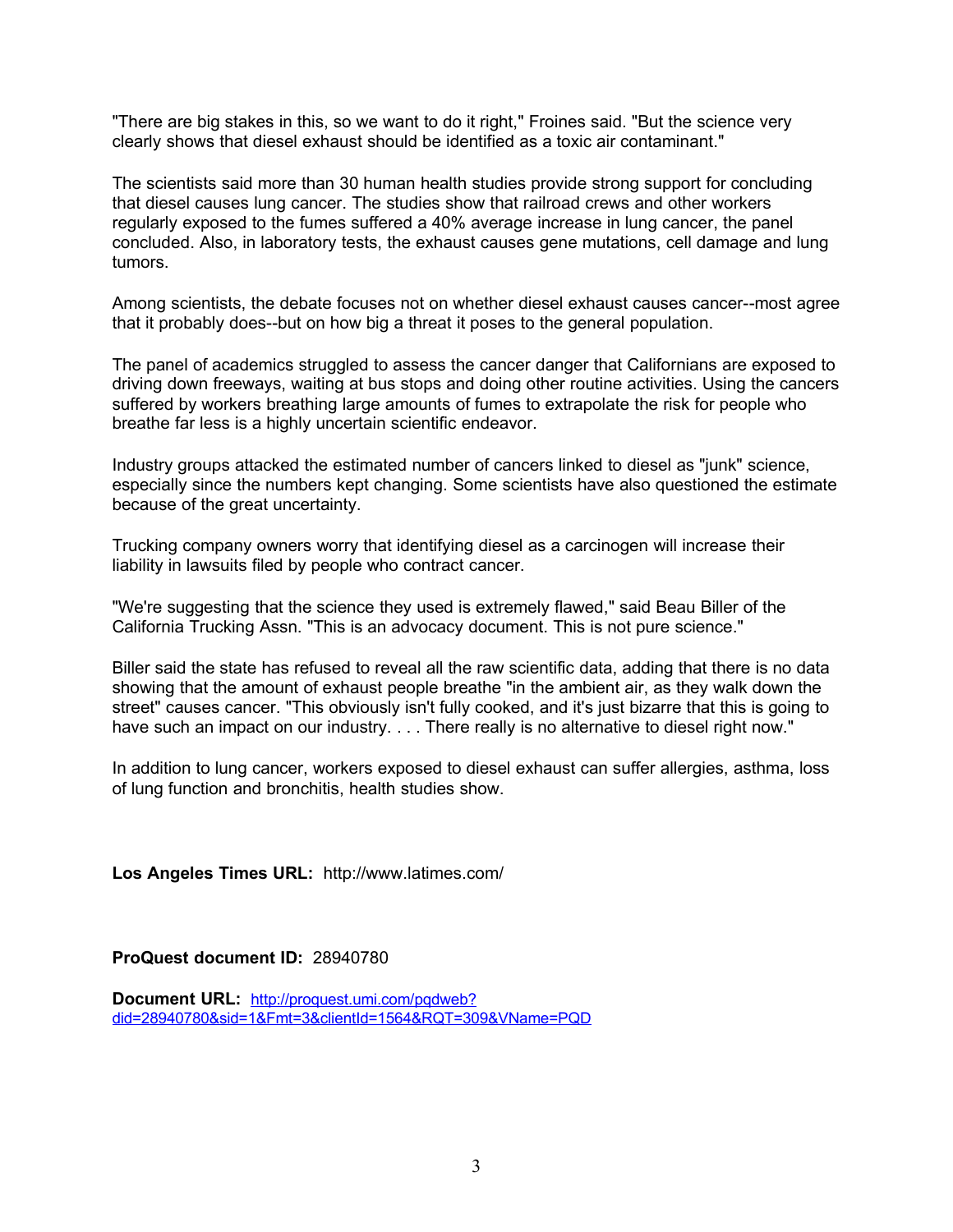# *Los Angeles Times* Archive for [Friday, July 31, 1998](http://articles.latimes.com/1998/jul/31/) **Air Board Delays Vote on Hazards of Diesel Fumes**

By [Marla Cone](http://articles.latimes.com/writers/marla-cone)

[July 31, 1998](http://articles.latimes.com/1998/jul/31/news) *in print edition A-3*

From truckers to farmers to manufacturers, industry leaders descended Thursday on the California Air Resources Board in an effort to stop the board from declaring diesel exhaust a potent cancer-causing danger to the public.

The board heard six hours of public debate but delayed its long-awaited decision at the request of topranking state legislators until late August. A Senate hearing will be held next week on the economic and environmental ramifications of diesel fuel.

The delay comes after an independent panel of scientists and state environmental officials have spent nine years–an inordinate length of time–reviewing the health effects of diesel exhaust to judge whether it should be deemed a toxic air contaminant.

Despite the lobbying, the air board is still expected to declare diesel exhaust toxic. State officials would then need to consider strategies to ensure that Californians are protected from the hazards posed by trucks, buses, trains, farm machines and other equipment that burns diesel fuel. Air board officials say that they would not ban diesels, but they are likely to tighten standards for exhaust and fuel. That would include increased efforts to prompt trucking companies, bus fleets and others to remove their dirtiest diesel vehicles from the roads.

The issue has been one of the most contentious decisions before the Air Resources Board in recent years, largely because diesel plays such a central role in the state's economy.

On behalf of industry, 66 state legislators–more than half the Legislature–intervened and urged Gov. Pete Wilson's air quality chief, John Dunlap, to delay the board's decision. Senate Transportation Committee Chairman Quentin L. Kopp (I-San Francisco) is holding a hearing Tuesday at the urging of the California Trucking Assn., a powerful lobby of trucking companies.

On Thursday, industry representatives, environmentalists and scientists spent the day debating the link between diesel exhaust and lung cancer and the implications for California's economy and public health.

Trucking companies and engine manufacturers worry that if the air board implicates diesel exhaust as a potent carcinogen, they could be held liable for paying massive damages for causing people's cancers. Even without an outright ban on diesel, the air board's decision would make it difficult to operate a wide variety of businesses that depend on the engines, from grocery stores to construction firms, industry officials say.

"Diesel engines are an integral part of our economy in California, so what you do here may have a significant effect," said Allan Zarember, president of the California Chamber of Commerce. "In some circumstances, the consequences may be worse than the cure."

Diesel fumes are substantially cleaner than a decade ago. New engines–those produced since 1988– emit 90% fewer of the tiny particles that can lodge in lungs than earlier, unregulated diesel engines.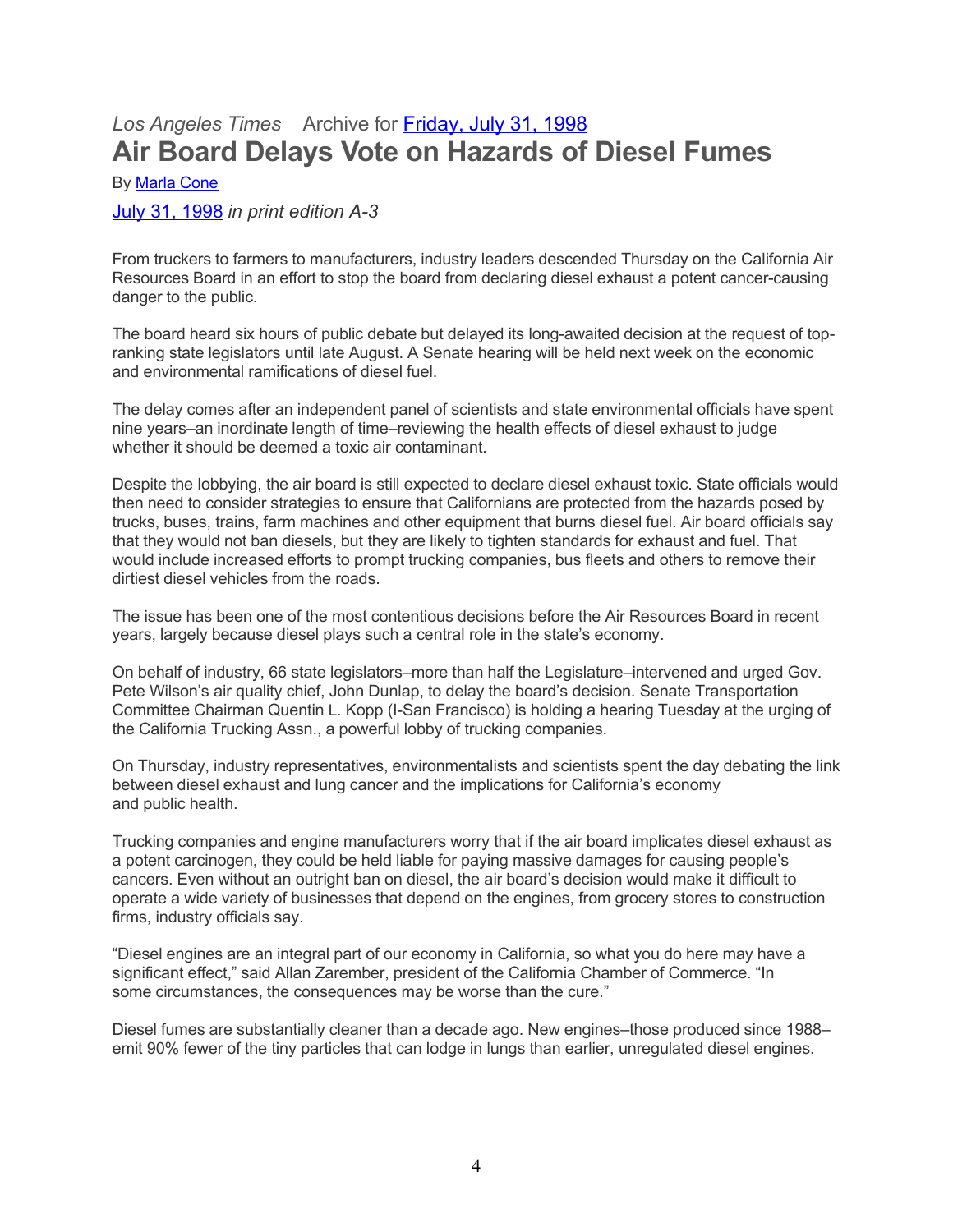But environmentalists, backed by state and independent scientists, argue that even the cleaner diesels still endanger public health. In California, the engines emit about 27,000 tons a year of tiny sootlike particles that can lodge in lungs.

"We're very concerned that people in California who are exposed to diesel may die," said Paul Knepprath of the American Lung Assn.

Scientists and state officials say there is little doubt that diesel exhaust qualifies as a toxic air contaminant. Under a 1983 California law, the air board must identify a substance as toxic, then consider steps to protect the public, if it "may cause or contribute to an increase in mortality or serious disease" or "may pose a present or potential hazard to human health."

State environmental officials first recommended that diesel exhaust be listed as toxic in 1994, but under fire from industry, their report was revised twice.

In April, the state's Scientific Review Panel concluded that diesels could be killing more than 14,000 Californians by causing 450 lung cancers among every 1 million people exposed to average concentrations over a lifetime. Based on that risk estimate, diesel exhaust ranks sixth in potency of 19 air pollutants now identified as hazardous.

More than 30 human health studies from around the world show a link between diesel exhaust and cancer–more so than with any other substance reviewed by the state in 15 years, said John Froines, a leading environmental health specialist at UCLA who heads the Scientific Review Panel. In the studies, railroad crews and other workers regularly exposed to large doses of the fumes suffered 40% more lung cancer than average.

Engine manufacturers and other industry groups argue that the studies are flawed, especially because they involved workers exposed several decades ago, before improved engines and low-sulfur fuel reduced the particles and other toxic ingredients in the exhaust.

The crux of the debate is over the state's effort to quantify the cancer threat to all Californians.

Most scientists agree that diesel exhaust does increase cancer in many occupational settings in which people breathe high concentrations.

Diesel exhaust contains a mix of thousands of compounds, including more than 40 that have been declared carcinogenic.

But some scientists say that the California scientific panel has gone too far out on a limb by estimating the number of cancers among people in the general population–who are exposed just from breathing ambient air while driving on freeways, walking near intersections, or sitting at bus stops.

Industry representatives say that if the state board adopts the cancer estimate, it makes the science sound conclusive when it remains highly uncertain because of holes in the research.

"Something with this huge of an implication for the economy of the state of California should not be a back-of-the-envelope calculation," said William Bunn, medical director of Navistar International, the largest diesel engine manufacturer. "Before you say ambient air causes cancer, you should be very certain, and we don't think that evidence is there."

<http://articles.latimes.com/1998/jul/31/news/mn-8918>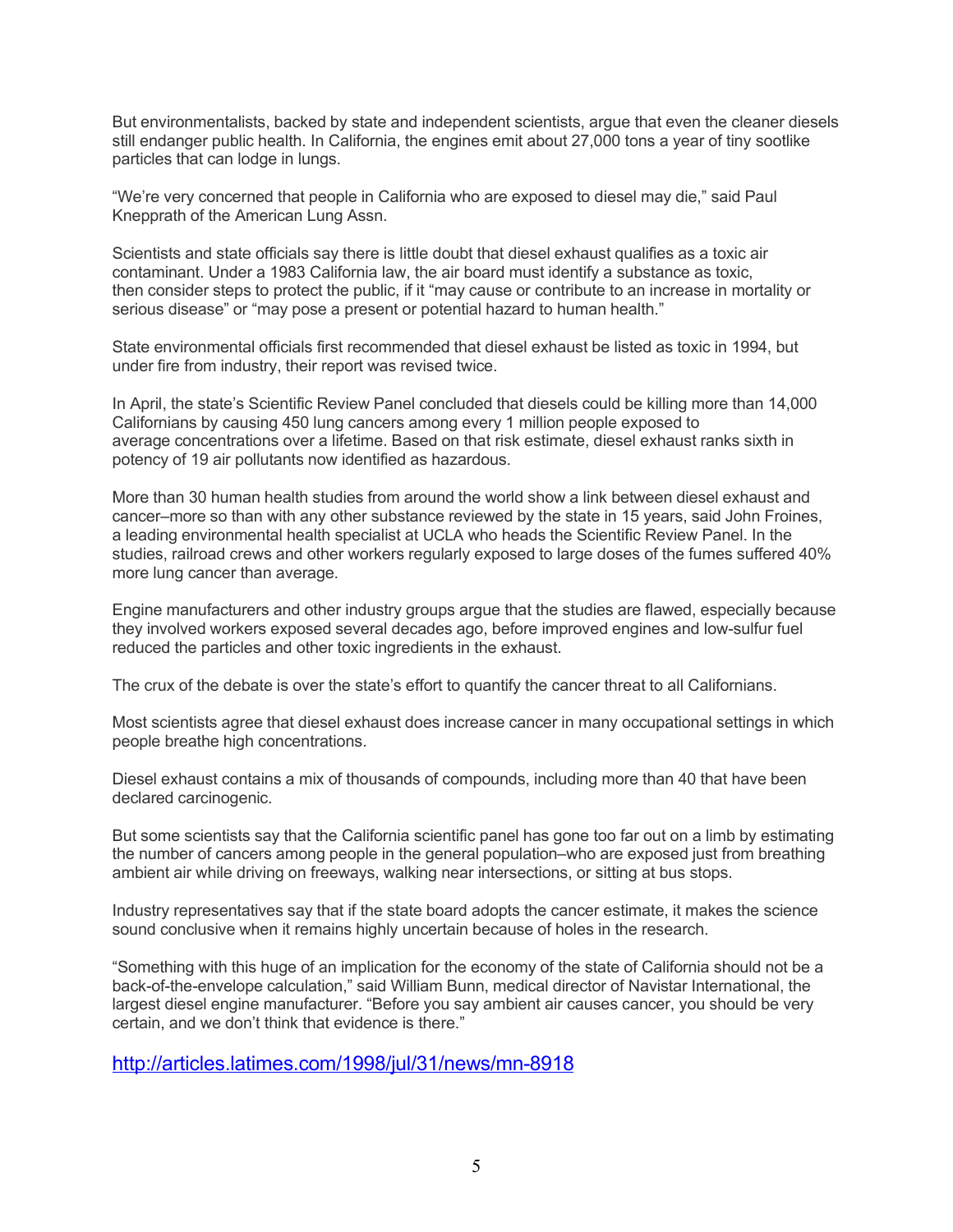**California and the West; Board Declares Diesel Soot a Cancer-Causing Pollutant; Health: The compromise comes after a years-long debate. It sets in motion a process to try to figure out how to deal with the emissions of the toxic particulates.; [Home Edition]** *MARLA CONE*. **Los Angeles Times**. Los Angeles, Calif.: Aug 28, 1998. pg. 3

### **Abstract (Summary)**

Diesel soot--the culprit behind the smoke from trucks and buses that annoys many Californians--is a toxic, cancer-causing danger to the public, the state's air quality board declared in a unanimous vote Thursday.

Now, the real work begins for the state Air Resources Board. In a process likely to take years, the agency must evaluate strategies to protect Californians from the fine carbon particles emitted by diesel engines, including those in trucks, tractors and trains.

Earlier this week, industry groups, from trucking companies to oil giants, agreed to end their years of intense opposition to air board action on diesel so long as the board identified only diesel particulates--not diesel exhaust as a whole--as a toxic pollutant.

# **Full Text** (576 words)

*(Copyright, The Times Mirror Company; Los Angeles Times 1998 all Rights reserved)*

Diesel soot--the culprit behind the smoke from trucks and buses that annoys many Californians--is a toxic, cancer-causing danger to the public, the state's air quality board declared in a unanimous vote Thursday.

The decision, which set in place an unusual compromise between industry and environmentalists, ended nearly 10 years of political debate and scientific analysis by state officials and a panel of scientists.

Now, the real work begins for the state Air Resources Board. In a process likely to take years, the agency must evaluate strategies to protect Californians from the fine carbon particles emitted by diesel engines, including those in trucks, tractors and trains.

Air board Chairman John Dunlap assured business leaders that banning diesel engines or fuel is not an option.

Instead, the air board voted to create a working group of health experts, industry leaders and environmentalists who will help devise a plan that is likely to focus on tightening emission standards for future vehicles and finding ways to get rid of old, smoking trucks.

Ending years of confrontation, environmentalists and industry groups Thursday endorsed the move to list diesel particulates as a toxic air contaminant.

"This is a really important step and we're very pleased," said Linda Waade of the environmental group Coalition for Clean Air. "After nine years, I absolutely believe that it starts the clock ticking and we'll see some really good {policy} out of this. There will be no new regulation immediately, but it starts this very important risk-evaluation process."